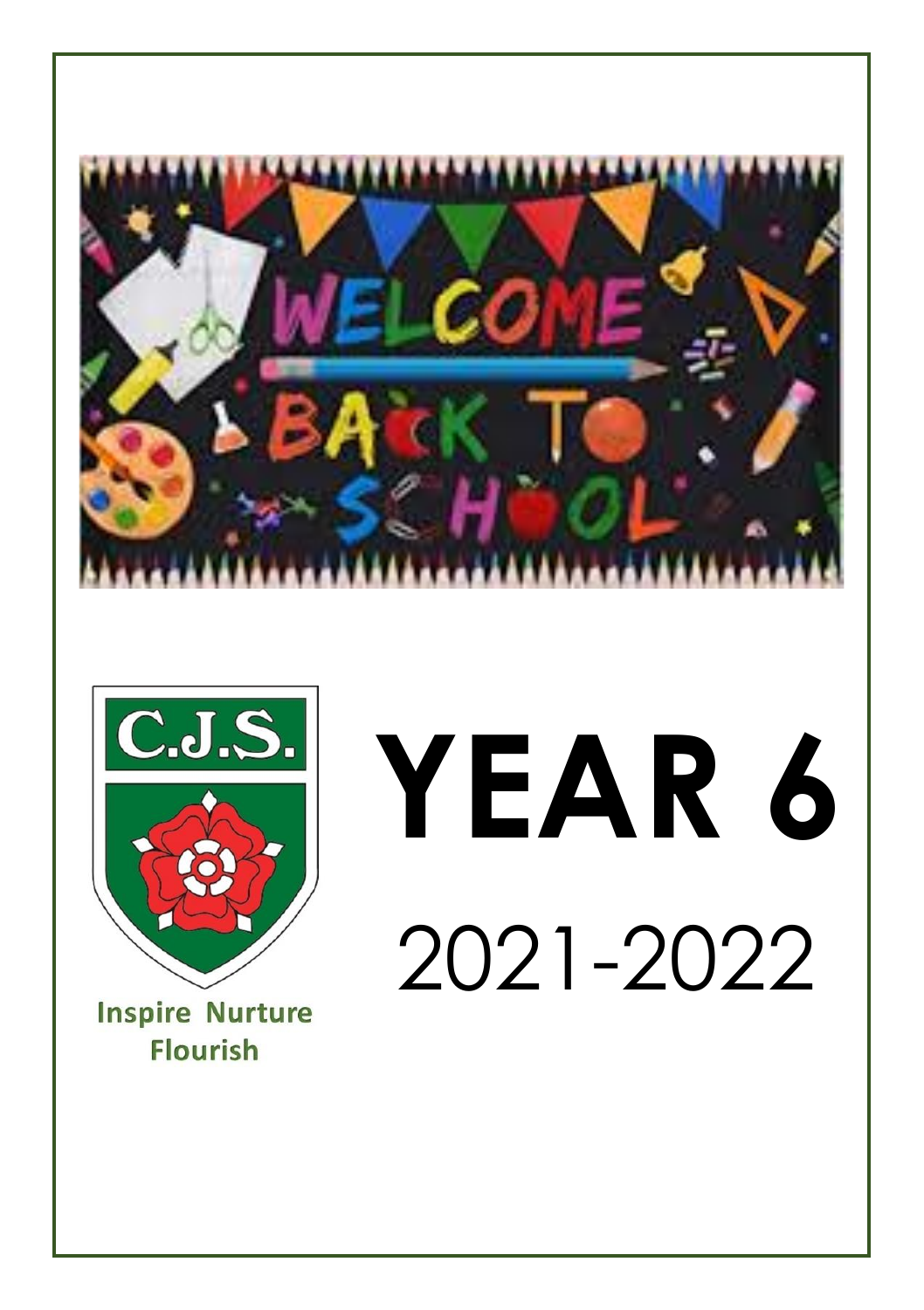Welcome to Year 6 at CJS. We just wanted to give you a little bit of information to make your start in Year 6 at CJS a little easier.

The teachers in Year 6 are:

| <b>F</b> dale  | Miss Hambleton |  |
|----------------|----------------|--|
| Hope           | Mrs Reader     |  |
| <b>Newtown</b> | Mr Beeston     |  |
| Ticknall       | Miss Hanson    |  |

There will also be lots of members of our learning support team working with the children.

#### **Reading**

We are introducing 'Accelerated Reader' to the school in Sept 2021. During the first week or so, we will assess your child's reading ability (using Star Reading assessments) before assigning suitable reading books to them. For more information, see the accompanying information about 'myON' which will be shared on Class Dojo and by email.

Reading books will come home during the second week of term. Please also refer to the section of this booklet on 'homework' to see how we'd like you to help at home.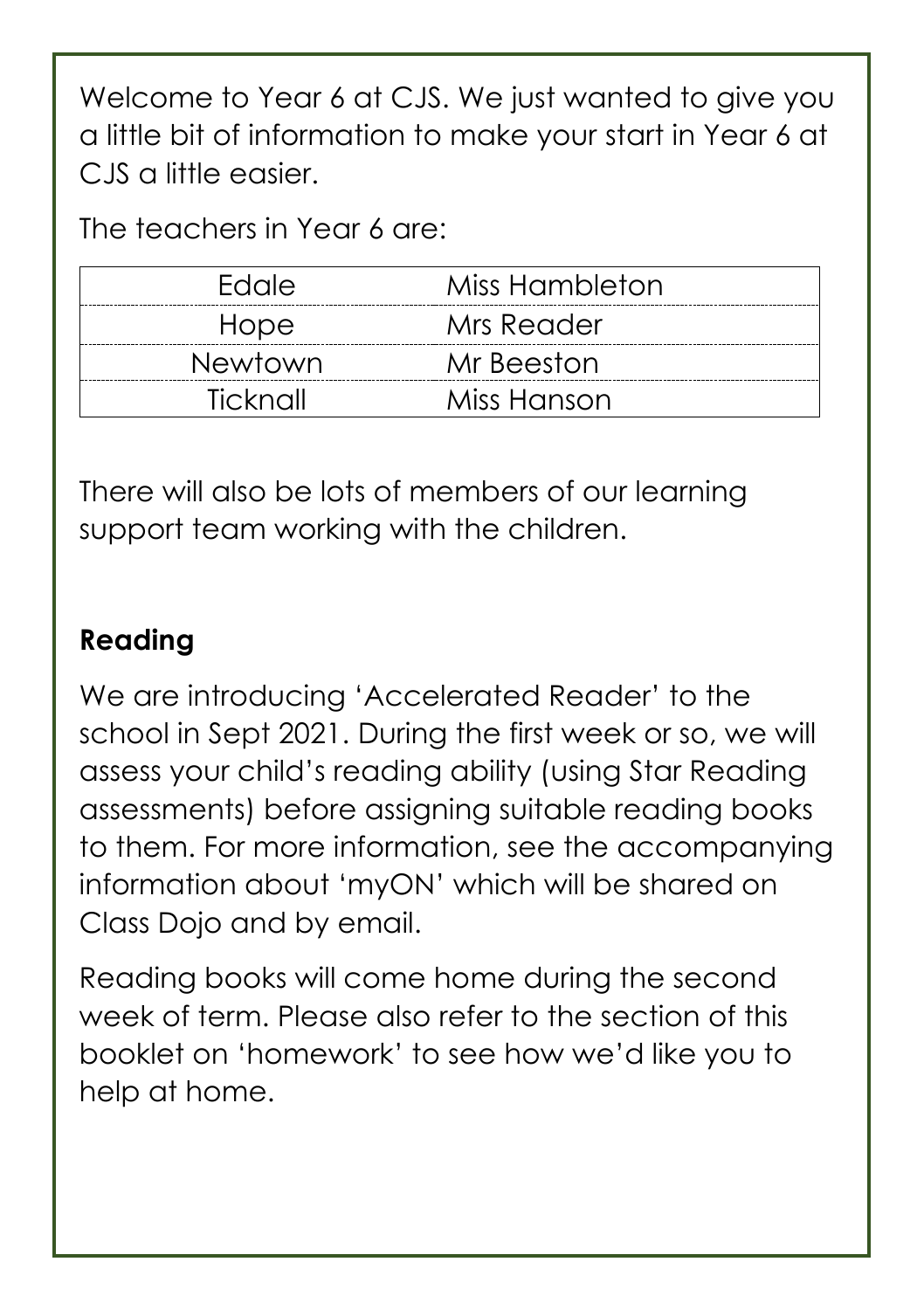| Class    | <b>PE Days</b>       |
|----------|----------------------|
| Edale    | Monday & Wednesday   |
| Hope     | Monday & Friday      |
| Newtown  | Thursday & Friday    |
| Ticknall | Wednesday & Thursday |

# CJS PE KIT Come to school in your kit on PE days



## **Curriculum**

Along with this booklet, your child's class teacher will have provided you with:

A curriculum map – shows the theme the class year group will be covering this year

Knowledge organisers – show you the key knowledge we would like all children in the year group to acquire over the term. They can practise learning the facts at home!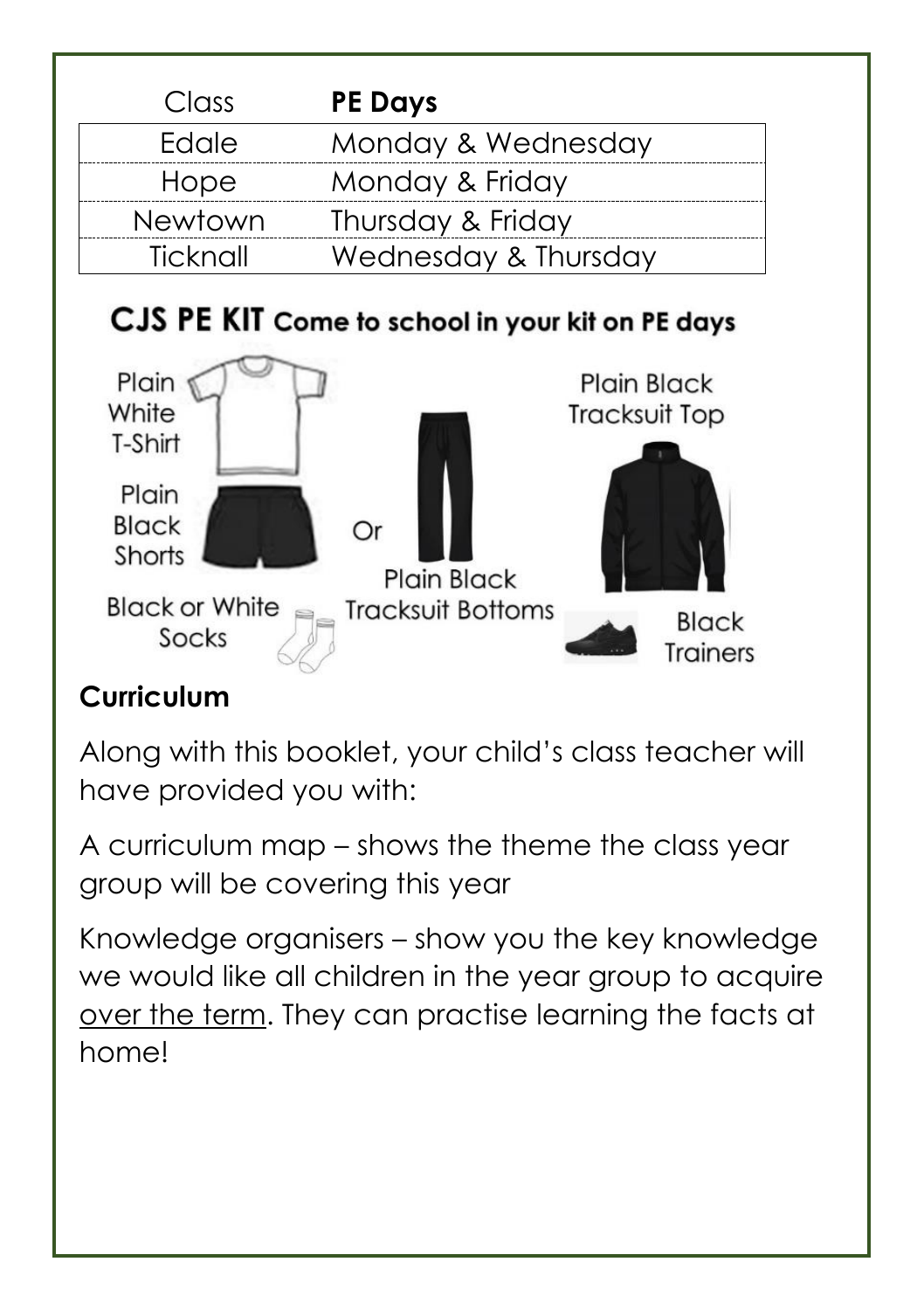# **Homework**

| <b>Compulsory Homework</b>                                                                                                                                                                                                                                                                                                                                                                                                                                                                                                                                                                                                                                                                                                                                                                                                                                                                                                                                                | Optional<br>Homework                                                                                                                                                                                                                                                                                   |
|---------------------------------------------------------------------------------------------------------------------------------------------------------------------------------------------------------------------------------------------------------------------------------------------------------------------------------------------------------------------------------------------------------------------------------------------------------------------------------------------------------------------------------------------------------------------------------------------------------------------------------------------------------------------------------------------------------------------------------------------------------------------------------------------------------------------------------------------------------------------------------------------------------------------------------------------------------------------------|--------------------------------------------------------------------------------------------------------------------------------------------------------------------------------------------------------------------------------------------------------------------------------------------------------|
| <b>Reading - Children should be</b><br>heard to read regularly – we<br>would ask for at least 4 times per<br>week for at least 15 minutes. This<br>means 'any' book and does not<br>just need to be the child's 'reading<br>book' and can be reading a digit<br>book from the myON digital library.<br><b>Times Tables Rock Stars or Doodle</b><br>Tables - at least twice per week<br><b>Doodle Maths - 10 mins three times</b><br><u>per week</u> .<br><b>Doodle English - 10 mins three</b><br>times per week.<br><b>Spellings - your child will have a</b><br>weekly list of spellings to learn. The<br>list will either be:<br><b>High Frequency Words -</b><br>$\circ$<br>essential learning for your<br>child<br><b>Word lists from Spelling</b><br>$\circ$<br><b>Shed</b> – linked to the whole<br>class teaching of spelling<br>words<br>Year Group Spellings $-\alpha$<br>$\circ$<br>list of words from the<br>National Curriculum year<br>group spelling lists | <b>Creative</b><br>homework $-$<br>this is a topic<br>based<br>homework<br>that children<br>can<br>complete in<br>their<br>preferred<br>way.<br>Teachers will<br>give a range<br>of ideas for<br>the pupils to<br>produce a<br>creative<br>piece of work<br>This will be set<br>once per half<br>term. |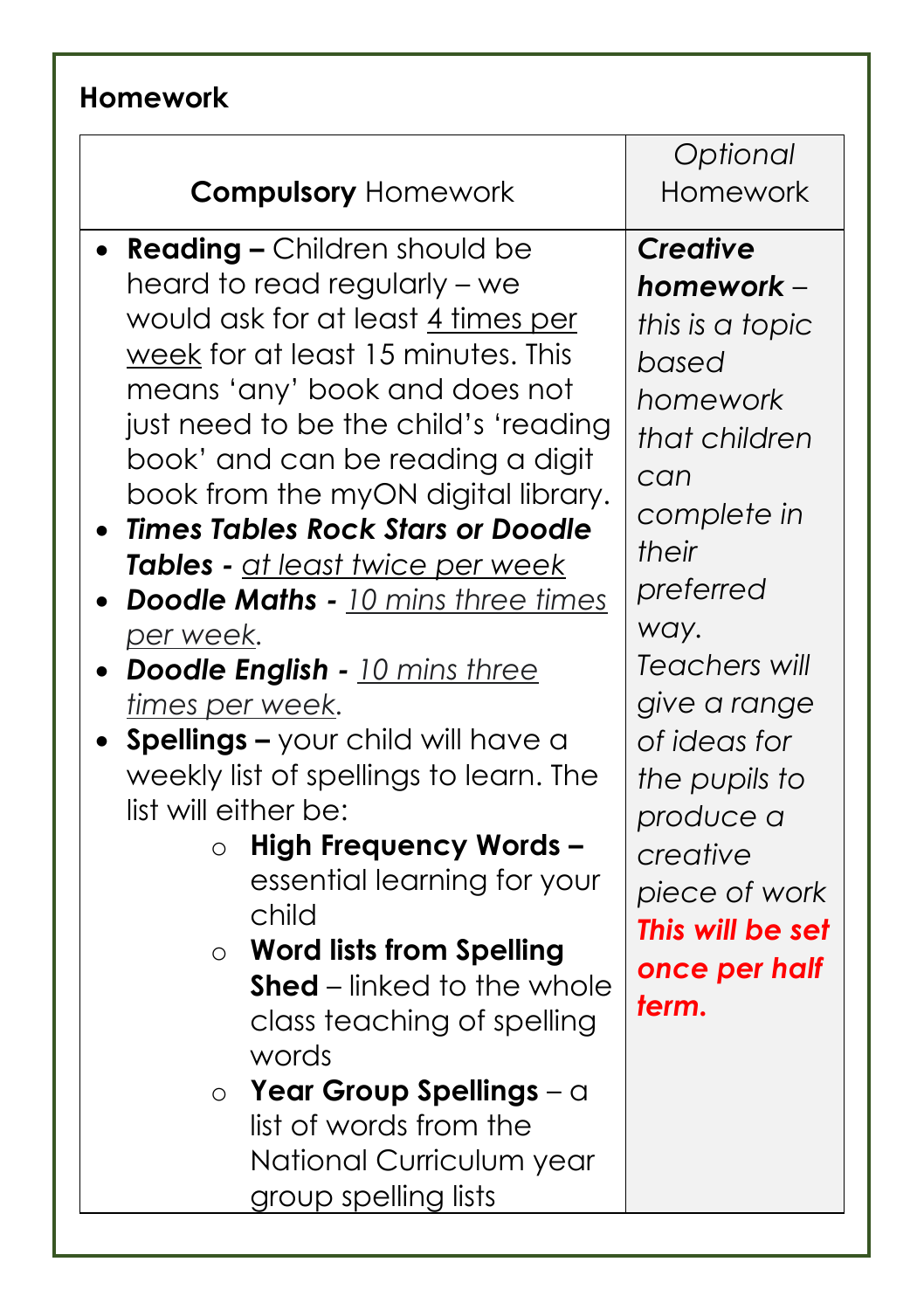### **Snacks**

We would strongly recommend that you send your child into school with a breaktime snack each day. The school discourages the consumption of snacks high in fat and sugar at break-time. Any snacks that are brought from home will be restricted to fruit or vegetables unless recommended by a doctor on medical grounds (e.g. dietary need, diabetes etc.)

Parents must remember that CJS is a **nut-free school** when considering the snacks your child brings to school.

Please also send your child with a **water bottle**, filled with fresh water, each day.

# **Equipment**

o Children may bring a small to medium sized pencil case which will fit in their desk drawer.

o We will, however, provide a set of stationary equipment for everyone.

o If your child requires regular medication in school (epipen, inhaler, other) please complete the consent form (which is available from the school office) and ensure it is completed and returned to school along with the medication with your child's name clearly written on.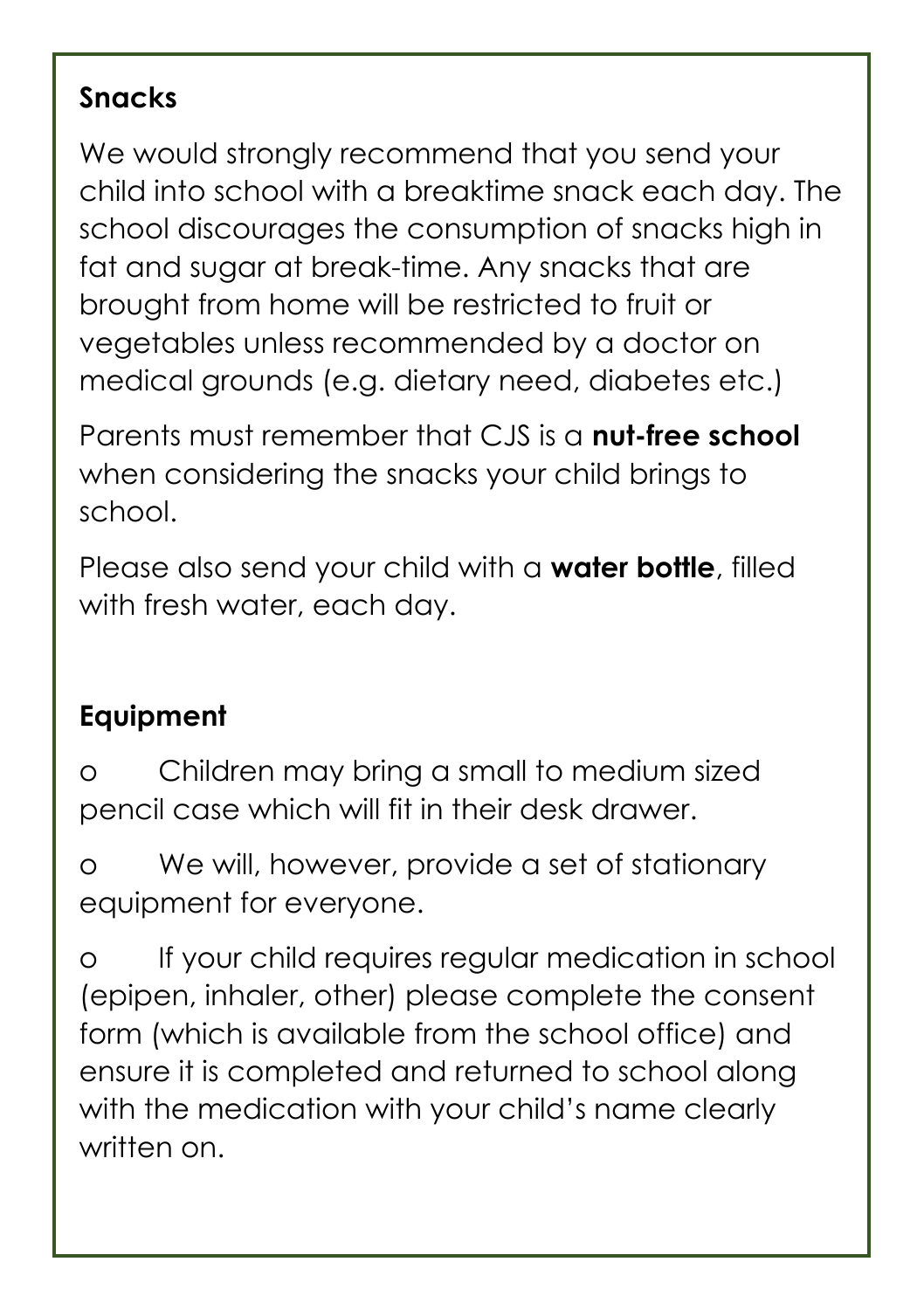## **How to contact your child's teacher**

- Class Dojo
- Home-School Diaries
- By making an appointment at the school office

If you have concerns which the class teacher cannot resolve, please contact the office and we can direct you to Mrs Price (Deputy Head) or the Assistant Head teacher for Years 5 and 6 **Mr Beeston**.

# **Further Information**

You'll find further information about your child's learning:

Through regular updates on Class Dojo

Through the school's Twitter Accounts:

*C* exists derby for whole school events *S* @cisteachers for class activities

On the class pages on the **website** (cjs.derby.sch.uk)